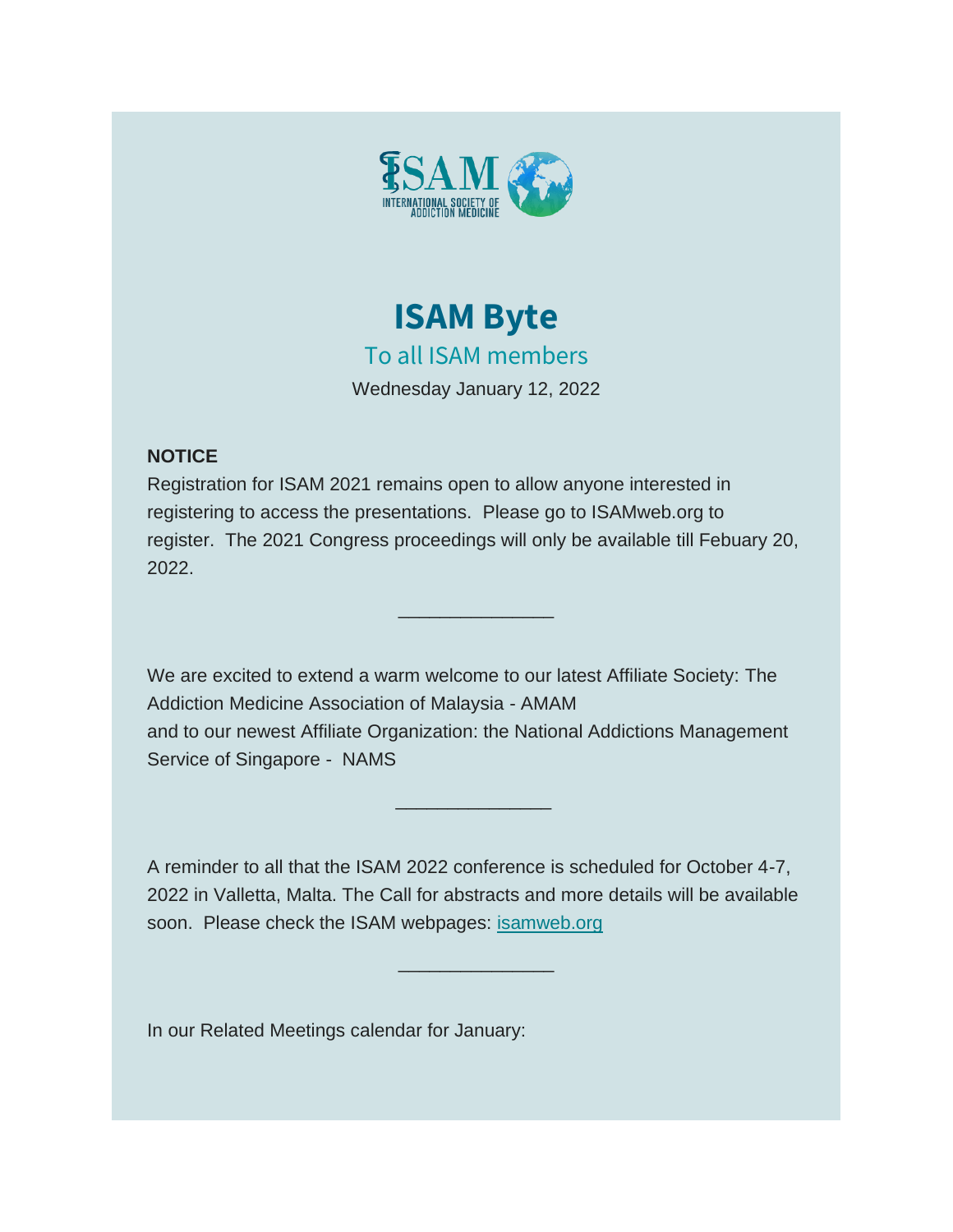RSA - Research Society on Alcoholism is having their meeting Jan 25-29, 2022 For more details please go to [RSOA,org](https://isamweb.us1.list-manage.com/track/click?u=6f25acd42247bd36dfea2dcda&id=869aa087f4&e=9a8334b845)

 $\overline{\phantom{a}}$  , where  $\overline{\phantom{a}}$ 

We are pleased to share two links from the Addiction Group Community Outreach:

[https://www.addictiongroup.org/blog/how-to-sober-up](https://isamweb.us1.list-manage.com/track/click?u=6f25acd42247bd36dfea2dcda&id=99a9586034&e=9a8334b845)

[https://www.addictiongroup.org/resources/faq/daughters-of-alcoholic-mothers/](https://isamweb.us1.list-manage.com/track/click?u=6f25acd42247bd36dfea2dcda&id=4cb4059938&e=9a8334b845)

 $\overline{\phantom{a}}$  , where  $\overline{\phantom{a}}$ 

As well see below for an update on the European drugs summer school (EDSS) organized by the University Institute of Lisbon in cooperation with the EU drugs agency (EMCDDA)

The EMCDDA and the University Institute of Lisbon (ISCTE-IUL) are pleased to issue this update on the registration for two upcoming joint events in 2022: the **European Drugs Winter School (EDWS)** and the **European Drugs Summer School (EDSS)**.

## **European Drugs Winter School (online)**

This two-week online course will feature live lunchtime lectures with experts and practitioners, followed by afternoon exercises. We will focus on cannabisrelated issues, providing **an opportunity to follow and discuss the exciting new developments on cannabis policy in Europe** with practitioners, scientists and decision-makers. Virtual fieldwork tours will also be offered. Completion of exercises and an exam are compulsory for those wishing to obtain credits. The sessions will be recorded and made available for subsequent viewing. See the [preliminary programme](https://isamweb.us1.list-manage.com/track/click?u=6f25acd42247bd36dfea2dcda&id=061283ec2a&e=9a8334b845) for more information. *Registrations end on 23 January 2022.*

**European Drugs Summer School (Lisbon)**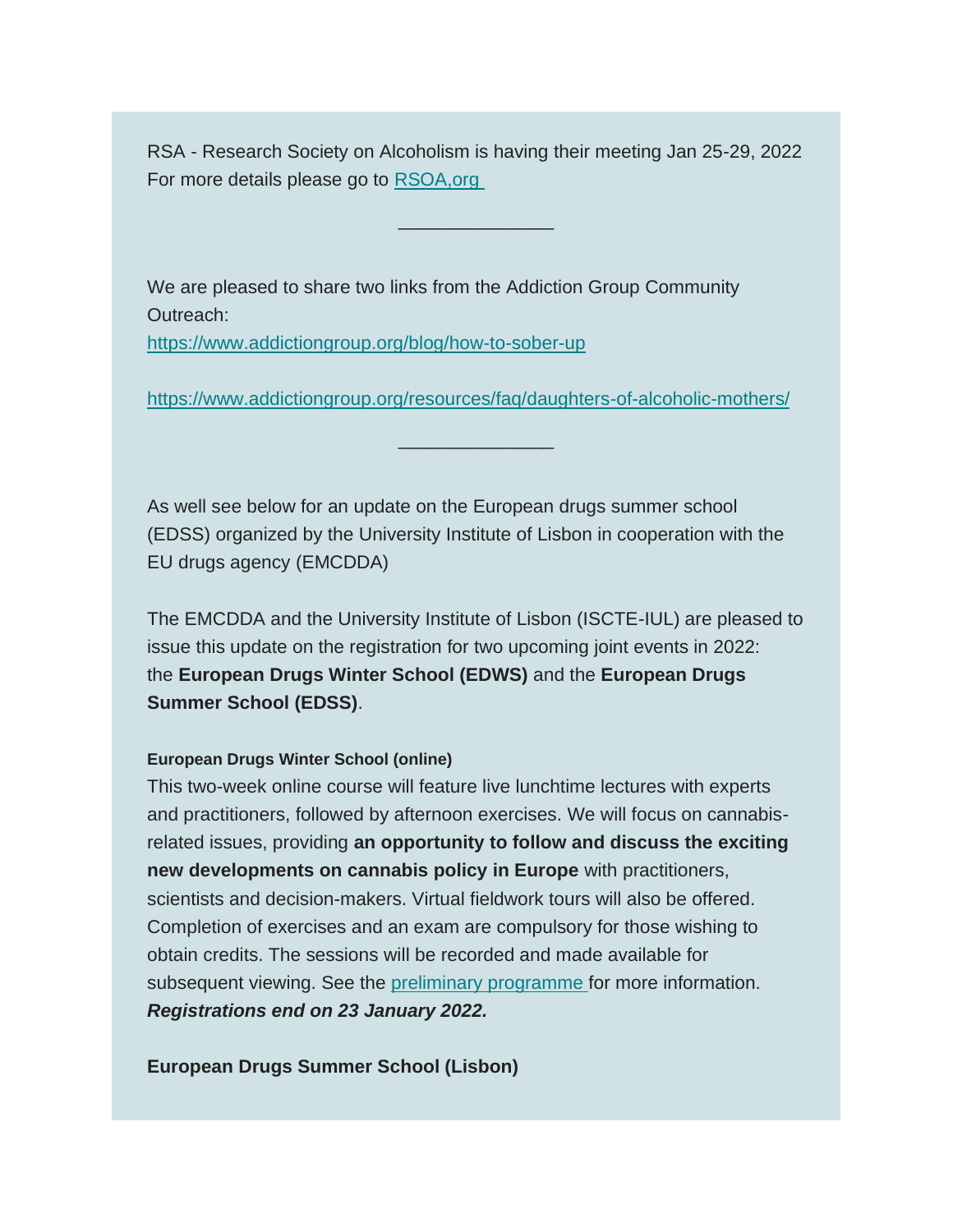The two-week course will focus on community-based interventions for drugrelated issues. Face to face sessions will include lectures on the prevention of drug-related problems, social determinants of drug use and interventions for hard to reach vulnerable groups ( for example, drug consumption rooms). Study visits will be organised to one of the Portuguese commissions for dissuasion as well as a local harm reduction centre and **the newly opened mobile drug consumption room**. During the course, students will participate in interactive workshops to discuss their own projects and views. The course will conclude with an open debate with guest speakers, followed by an exam for those wishing to obtain credits. All recommended COVID-19 safety measures will be put in place, if applicable. Deposits and fees will be reimbursed if the summer school is cancelled for reasons beyond our control, such as the COVID-19 pandemic.

The courses prepare professionals and students to meet the complex policy challenges that face Europe in the field of drugs. Involving scientific experts from the EMCDDA, university professors and policymakers, they provide a multi-disciplinary and inclusive approach to the study of the drugs problem in Europe and beyond.

*Registrations end on 5 June 2022. Early bird registration: 4 October 2021 - 28 February 2022*

*[To Register](https://isamweb.us1.list-manage.com/track/click?u=6f25acd42247bd36dfea2dcda&id=f7ed96a093&e=9a8334b845)*

## **ISCTE scholarships**

ISCTE offers five scholarships covering 50% of the standard fees, exclusively for scholars who register in the first pahse (deadeline is feb 28, 2022). Scholarships are attributed on the basis of merit (40%), travel costs (20%) and the GDP of the candidate's country of residence (40%). The University will inform the candidates selected, by email togeher with their notification of acceptance.

*\_\_\_\_\_\_\_\_\_\_\_\_\_\_\_*